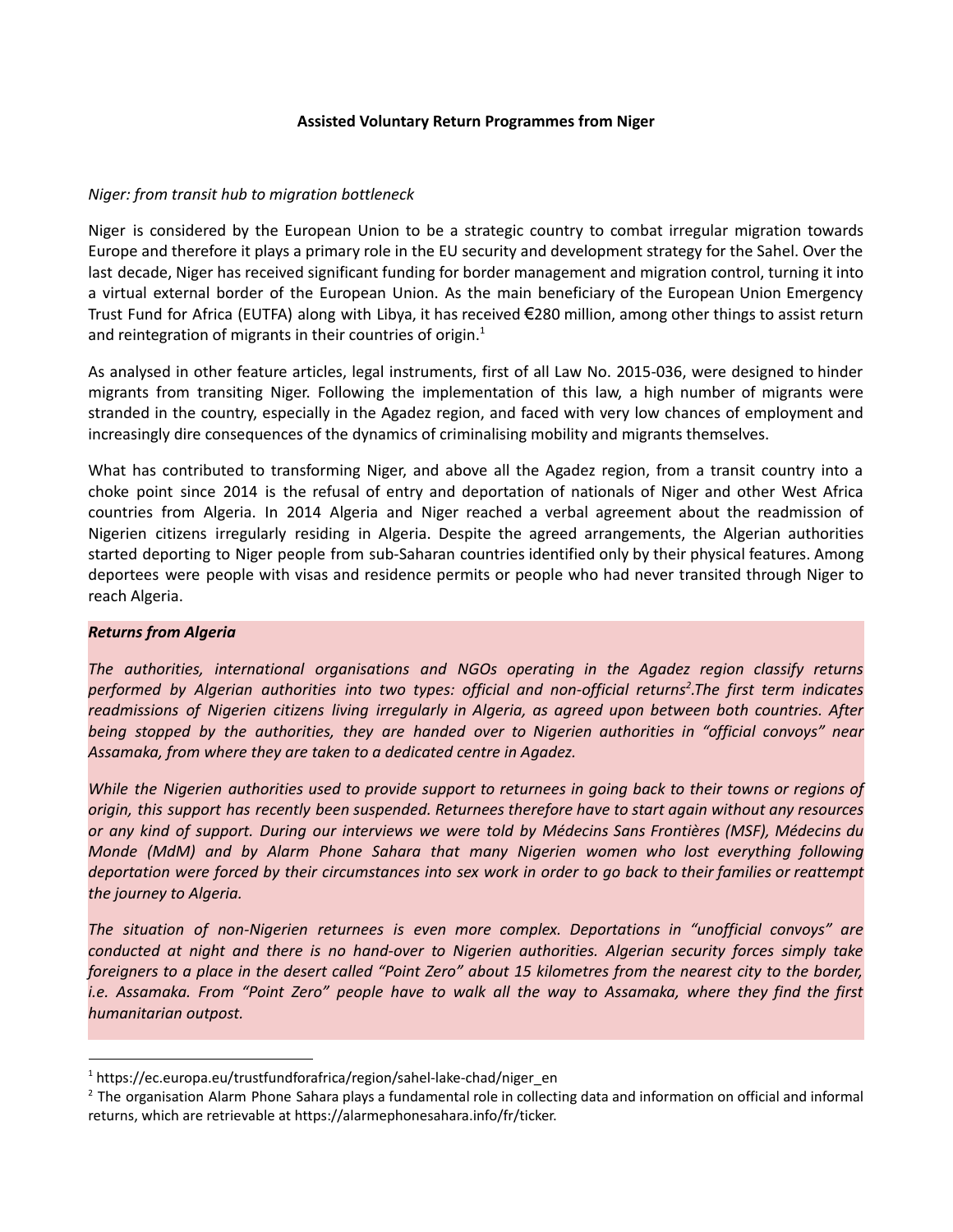Some male migrants we met in December in a ghetto in Agadez told us that they were snatched from their homes in Algeria and taken to one of the many detention facilities located in Algerian cities. They waited a few days there until the authorities were satisfied that an appropriate number of people was inside the camp, then *they were stripped of their personal belongings and documents and taken to "Point Zero.*

#### **Assisted Voluntary Return (AVR) programmes**

Over the last few years, the Assisted Voluntary Return (AVR) system has been widely used as a mobility management tool in the Sahel. These programmes – implemented by the international Organization for Migration (IOM) and funded by the European Union and its Member States<sup>3</sup> - have been promoted as the best option for a well-managed migration policy within the continent and as a deterrent to irregular migration.

Growing interest from the EU and its Member States in establishing and developing AVRs as a strategy that could hold back arrivals in Europe has led to a joint initiative for Migrant Protection and Reintegration between the European Union and IOM covering more than 26 African countries of the Sahel and Lake Chad region, the Horn of Africa and North Africa. Return is one of the key pillars of the joint initiative, with funds being allocated also to "reintegration" as well as rescue operations in the desert, for example in Niger.

IOM has maintained a permanent presence in Niger since 2016. From its head office in Niamey, IOM operates seven sub-offices and six transit centres for migrants in a number of strategic locations across the country.



# <https://niger.iom.int/iom-niger-0>

<sup>&</sup>lt;sup>3</sup> Italy recently contributed €1 million from the Migration Fund to a 12-month IOM project to assist returnees from Algeria who sign up for the voluntary return programme. For more information see [https://sciabacaoruka.asgi.it/wp-content/uploads/2022/04/IOM-Niger-AVENIR-Project-Document-Work-Plan-and-Project-](https://sciabacaoruka.asgi.it/wp-content/uploads/2022/04/IOM-Niger-AVENIR-Project-Document-Work-Plan-and-Project-Budget-Annex-A-controfirmato.%20pdf)[Budget-Annex-A-controfirmato.](https://sciabacaoruka.asgi.it/wp-content/uploads/2022/04/IOM-Niger-AVENIR-Project-Document-Work-Plan-and-Project-Budget-Annex-A-controfirmato.%20pdf) pdf.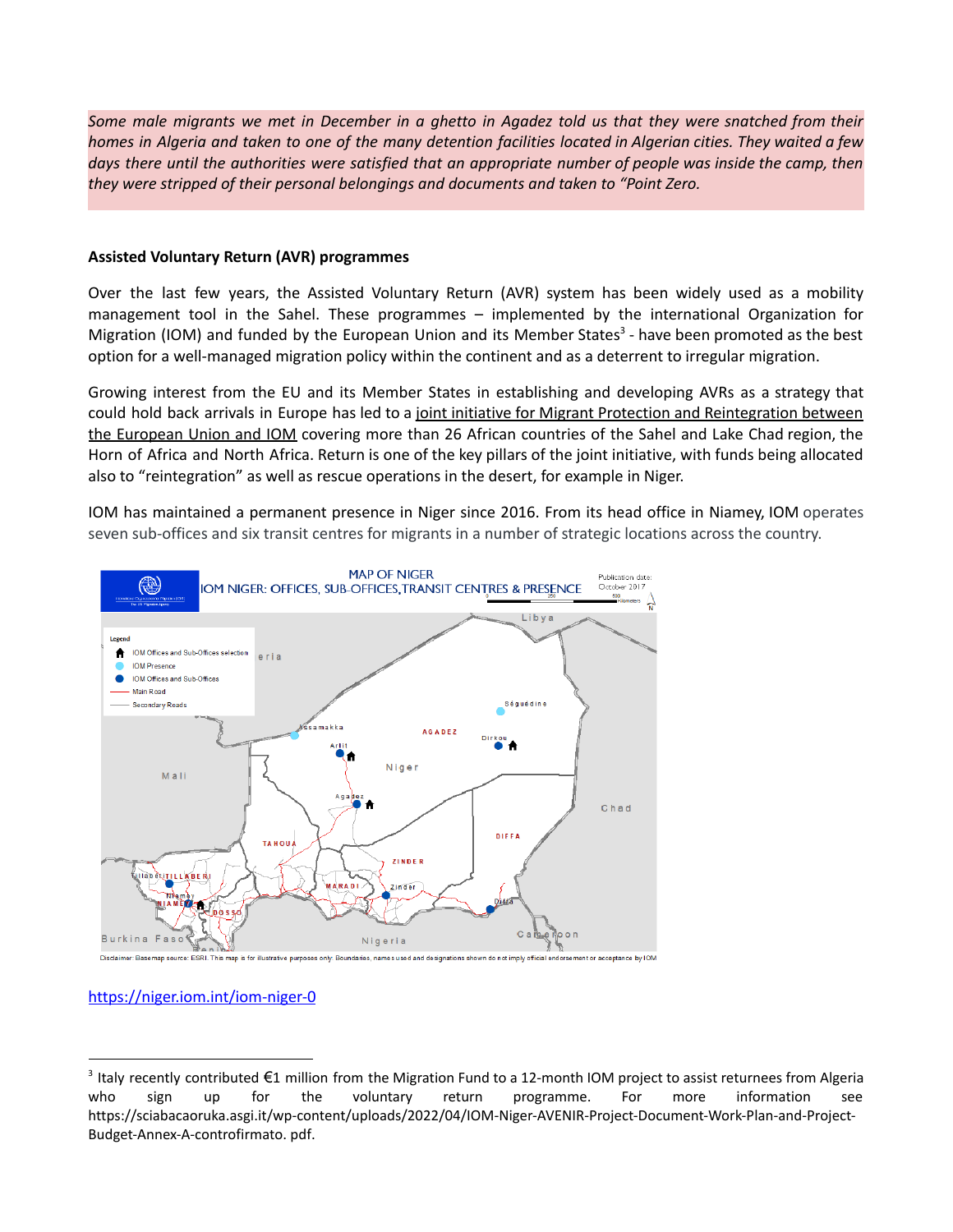Supporting migrants in voluntarily returning to their countries of origin is one of IOM's main activities in Niger, but there is a vast array of activities carried out by IOM, as its representative on the ground described in detail during a meeting in December.

*The seven IOM pillars of migration crisis management in Niger*

- 1. Search and rescue operations in the desert twice a month or in response to emergency phone calls received on its toll-free number,
- 2. Direct assistance to migrants signing up for the assisted voluntary return programme,
- 3. Vulnerability assessment of migrants signing up for the assisted voluntary return programme,
- 4. Awareness raising and information campaigns on asylum, travel-related risks, assistance and return services,
- 5. Assistance with voluntary return and reintegration (making travel arrangements, liaising with the authorities, supporting the procurement of travel documents, arranging reintegration support),
- 6. Monitoring flows of migrants transiting Niger,
- 7. Boost the Niger government's migration management capability.

At the time of ASGI delegation's visit, in the IOM centre in Agadez there were 1,232 people, of whom 17 were women and 9 were minors. In Arlit there were around 150 people and in Assamaka 197. The day before a charter flight had left for Nigeria.

IOM runs a transit centre in Dirkou that mostly receives migrants who return from Libya, intercepted in rescue operations or reaching the camp independently. As part of the border management support activities for the Nigerien authorities, IOM has contributed to the establishment of a border checkpoint in Assamaka with Italian and European funds. IOM trained Nigerien authorities in checkpoint management and in particular in the MIDAS system for collecting migrants' biometric data. MIDAS is used to register people crossing the border (on their way in and out of the country). IOM has no access to MIDAS data and each country only has access to data related to its own country. IOM is trying to smoothe the way for the registration of biometric data in transit centres too 4 .

# **Access to assisted voluntary returns**

The assisted voluntary return programme run by IOM can be accessed by all migrants in Niger who would like to return to their country of origin. According to information gathered during interviews, a large number of those who join this programme are people returned or deported from Algeria or, less frequently, from Libya.

According to information collected in Agadez, some people are taken to transit centres run by IOM in Assamaka and Arlit after being rescued in the desert. Others reach the Assamaka centre after a long walk through the desert from the notorious "Point Zero" where the Algerian authorities abandoned them. Other people report to the offices of IOM or other institutions or organisations and ask to find out more about the AVR programme.

It is worth stressing that interviews with a number of NGOs operating in Agadez, such as the Catholic Relief Service, the International Rescue Committee and the International Red Cross, revealed that migrants generally appear to be in favour of the possibility of either applying for protection at the UNHCR humanitarian centre or accessing assisted voluntary return. There are no services or support measures for people who want to stay in

 $4$  According to the account given by a representative on the ground during a meeting in December 2021.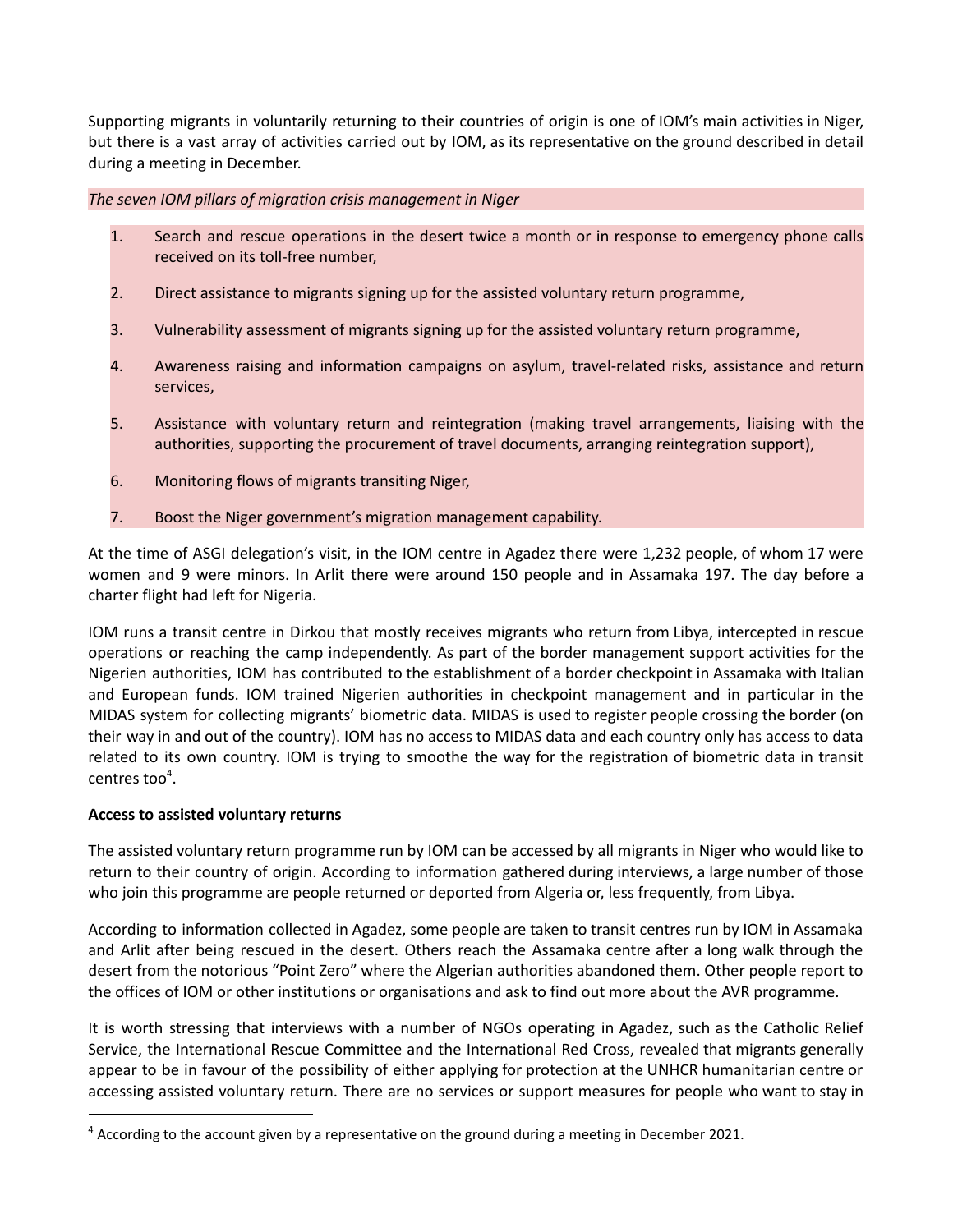Agadez or elsewhere in the country for longer or shorter periods, either to settle down or to arrange a new journey. None of the organisations interviewed in Agadez stated that they make people from ECOWAS countries aware of the chance of obtaining a Nigerien residence permit.

As explained more in depth in our feature article on the [implementation](https://sciabacaoruka.asgi.it/wp-content/uploads/2022/06/2-La-Legge-36-2015-EN-final.pdf) of Law 2015-036, migrants who need to spend more time in Agadez are virtually considered criminals and forced to live in hiding, under constant threat of being charged with migrant smuggling or being arbitrarily arrested.

For many people, assisted voluntary return is the only way to receive the basic assistance that they often need merely to survive. Emblematic is the situation of third-country nationals returned from Algeria. As reported by numerous people and organisations, migrants are stripped of documents, money and any kind of belongings upon arrest. This means that when migrants reach Assamaka after being abandoned at "Point Zero", they can only turn to humanitarian and international organisations to receive assistance and basic necessities.

People arriving in Assamaka are provided primary care and support by IOM for 48 hours. Since the start of the COVID-19 pandemic, everyone returning from Algeria is mandatorily quarantined for a period of 14 days. After that, support is offered only to those who sign up for the assisted voluntary return programme. There is no form of protection or support for migrants as such, irrespective of whether or not they sign up to return programmes.

#### *The voluntary nature of assisted voluntary returns*

Ibrahim Manzo Diallo, a journalist and activist based in Agadez, has no hesitation in describing as "blackmail" the mechanism of signing up for assisted voluntary return. He argues that if joining the AVR programme is the *only way to receive emergency assistance and basic necessities, this choice cannot be considered free. Alarm* Phone Sahara, too, underlines that support activities are aimed only at those who agree to go back to their countries of origin. Signing up for return becomes the only criterion for obtaining assistance while conditions of *severe vulnerability, abuses suffered and other factors that should qualify them for access to support and accommodation are not taken into consideration.*

In the Agadez region, a number of factors apparently contribute to make the signing up for voluntary return the only way to access forms of assistance necessary for survival itself. If, on the one hand, policies of repression and criminalisation implemented as a result of Law 2015-036 compel people to live in ghettos and in fact deprive them of the chance to find casual work $^5$ , on the other hand illegal expulsions from Algeria push thousands of people deprived of their personal belongings and savings into the region and expose them to new forms of criminalisation and exploitation with little or no access to regularisation procedures. A contributing factor to this *situation seems to be a sort of "widespread knowledge" shared among the numerous non-governmental and humanitarian organisations working in the region whereby the only viable options for migrants are voluntary* return or applying for asylum. With the exception of Alarm Phone Sahara, which organises a community lunch *every Saturday and offers information and free support to migrants, there are no organisations which provide actual support other than medical aid and health care to migrants living in Agadez.*

<sup>&</sup>lt;sup>5</sup> In this respect, the UN Special Rapporteur on the rights of migrants argues that the implementation of Law 2015-36 "has pushed migrants into hiding, rendering them more vulnerable to abuse and human rights violations and making it more difficult for them to gain access to assistance and protection services. [...] the Special Rapporteur collected accounts of migrants, including unaccompanied migrant children, who live in very poor conditions in migrant ghettos. They only dare to go out at night to avoid being stopped by the police. **Their homes have been raided, and they are subjected to arbitrary arrest and extortion.** Obtaining access to food, shelter and health is extremely difficult for these migrants – especially due to fears of being detected by the police – although a few NGOs try to assist them with health care." Report of the Special Rapporteur on the human rights of migrants on his visit to the Niger, para. 32, 16 May 2019, retrievable at: https://reliefweb.int/sites/reliefweb.int/files/resources/A\_HRC\_41\_38\_Add.1\_E.pdf.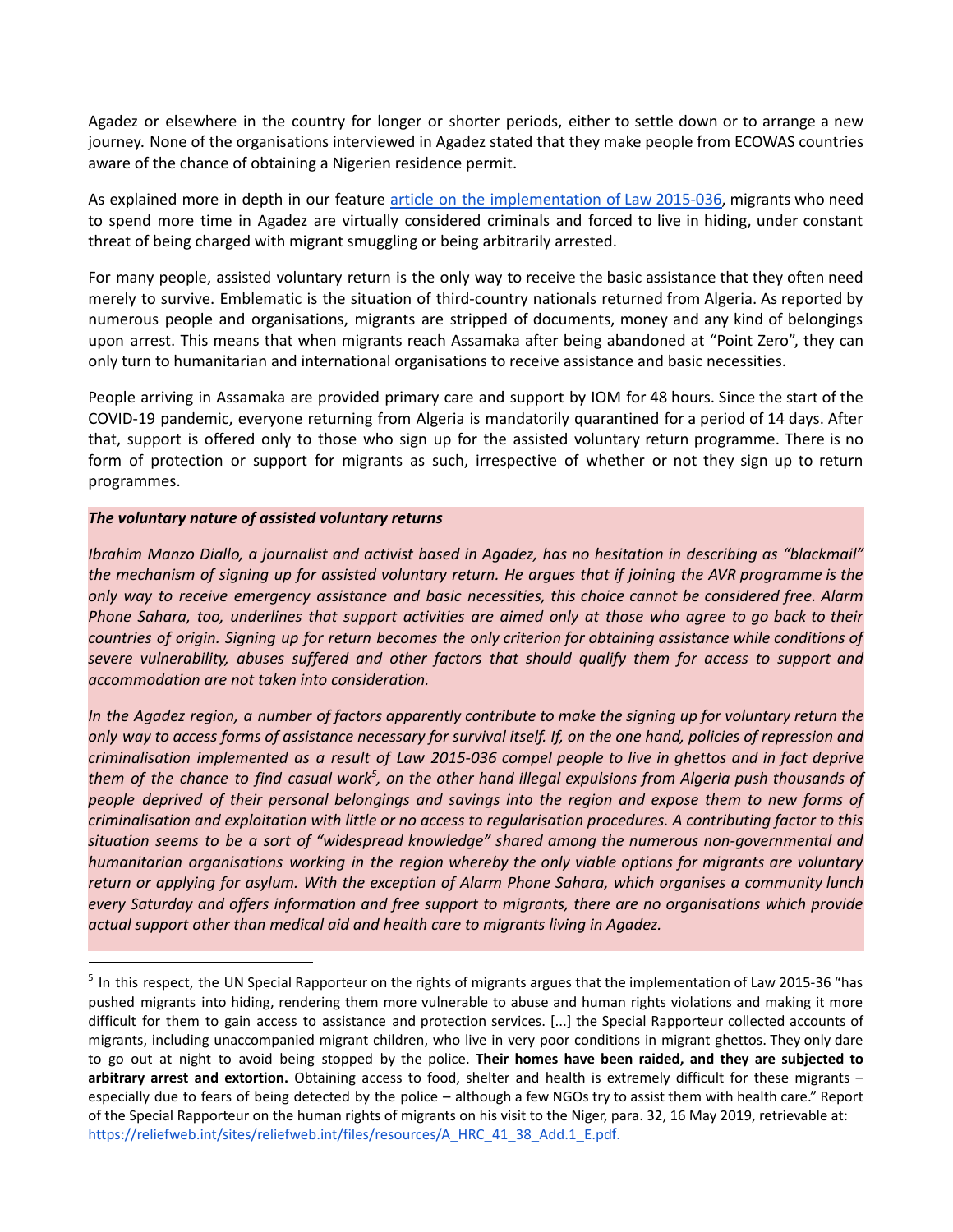Therefore, there is good reason to question whether signing up for return really is a voluntary choice. This was underlined as far back as 2019 by the UN Special Rapporteur on human rights of migrants after his visit to Niger. By talking to migrants in IOM transit centres in Agadez and Niamey during his visit, he realised that many of them had decided to return to their countries of origin because they were tired of the abuses suffered during their journey or because it was the only assistance offered to them $^6$ . According to the Special Rapporteur, the free consent to voluntary return is therefore undermined by an array of factors, such as the lack of alternative assistance, including for shelter and access to food, the condition of extreme vulnerability of migrants expelled *from Algeria and Libya and the difficult living conditions in Niger 7 .*

Some conditions should be met for the return to be qualified as voluntary, such as the availability of valid *alternatives, opportunities to legally reside permanently in the host country and access to full and complete* information. The fact that migrants very often sign up for this kind of programme out of despair or for lack of *alternatives may entail the risk of violations of the principle of non-refoulement 8 .*



*OIM image contained in the proposed Avenir project financed by Italy with €1 million.*

# **Assistance provided in the framework of voluntary return procedures**

Migrants who have come into contact with OIM and have agreed to join the voluntary return programme are usually transferred to the transit centres in Agadez and Niamey. Their return is arranged from these two centres. As always occurs in cases of voluntary returns, OIM coordinates with the authorities of the migrant's country of origin (often with embassies when there are no identity documents) and with IOM offices in the migrant's country of origin for the purpose of starting a reintegration programme.

<sup>&</sup>lt;sup>6</sup> "49. During his visit the Special Rapporteur talked to numerous men, women and children in IOM transit centres in Agadez and Niamey who had signed up for the assisted voluntary return programme. Some of them indicated that they could no longer endure the human rights violations they had been subjected to during their migration journey – such as racial discrimination, arbitrary arrest, torture, collective expulsion and sexual and labour exploitation – and the difficult situation in the transit centres, and they wished to return to their countries of origin. Others indicated that they had signed up for assisted voluntary return because it was the only assistance offered to them, and many of them conceded that as soon as they returned to their countries of origin, they would try to remigrate." Ibid.

 $7$  "51. Moreover, while IOM transit centres are open and migrants can leave at any time, the main condition for accommodation in the centres is a willingness to return voluntarily<sup>33</sup> and there are no other alternatives in the Niger for migrants who are in need of assistance, including shelter and food. The free consent to voluntary return is therefore undermined by the pressure exerted by extremely hazardous weather, living and travel conditions on migrants in vulnerable situations, who are physically and mentally exhausted by gruelling journeys and by the human rights violations that they have suffered in Algeria and Libya, which in the latter case include torture and sexual and gendered crimes." Ibid.

 $8$  See the Report of the UN Special Rapporteur on the rights of migrants, 4 May 2018, para. 30 (A/HRC/38/41), retrievable at:

[https://documents-dds-ny.un.org/doc/UNDOC/GEN/G18/125/17/PDF/G1812517.pdf?OpenElement.](https://documents-dds-ny.un.org/doc/UNDOC/GEN/G18/125/17/PDF/G1812517.pdf?OpenElement)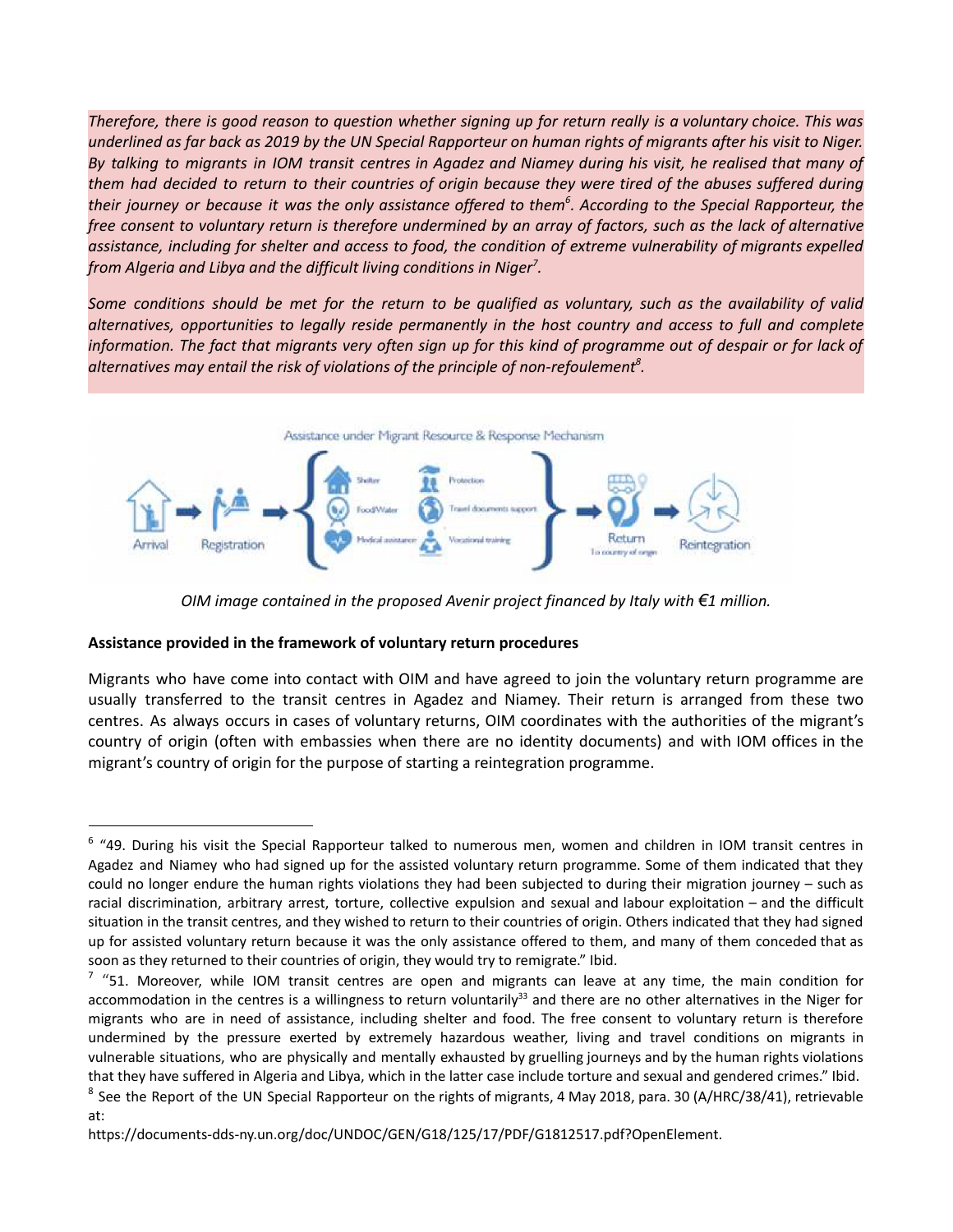When migrants are admitted into these centres, they meet with staff of the Protection Unit who will conduct a series of interviews to assess their individual needs – both current and return-related. At this stage migrants are also informed that they can apply for asylum in Niger, in which case they are referred to UNHCR that will take charge of them as asylum applicants. This referral mechanism is laid down in the Standard Operational Procedure (SOP) agreed between the two international organisations<sup>9</sup>. More specifically, as set out in the Memorandum signed by the Government of Niger with IOM and UNHCR<sup>10</sup>, IOM provides information on the right to apply for asylum and when it finds a prospective asylum applicant, it informs UNHCR's focal point. UNHCR or the General Directorate for Civil Status, Migration and Refugees (DGECMR) meet with the asylum seekers and provide information on the eligibility procedure for refugee status in Niger.

In practice – as confirmed by IOM staff we met in Niger – there is apparently no positive obligation for IOM to refer would-be asylum seekers or people who should receive special protection against the risk of *refoulement*. IOM simply responds to migrants who explicitly manifest their will to apply for asylum after being informed of their right to do so. Great emphasis has been placed on the voluntariness of those who join the return programme, which becomes a key concept in the context of return and request for protection. In other words, the vulnerability screening performed by the IOM Protection Unit on people who wish to sign up for the return programme does not seem to include an assessment of any circumstances whereby the return could lead to a violation of the principle of *non-refoulement*.

As already highlighted, there are various factors that undermine the chance to choose freely whether or not to join the programme. Even more critical appears to be the situation of people who are particularly dependent on the will of others, such as women, men and children who are victims of trafficking. Nigerian women are in a particularly critical situation: they mostly travel through the country with the help of trafficking networks and when they reach Niger they are often forced into sex work in order to continue their journey.

# *Victims of trafficking and voluntary return*

Alarm Phone Sahara explains that there is a thriving sex market but it is very hard to intercept these women during this leg of their journey because they are usually locked inside the ghettos and are completely out of contact with the outside world. This is also confirmed by Bachir Ama, former migration service provider, who recounts that a man called Boga is in charge of transporting women and does not allow them to leave the ghetto or anyone to get in touch with them. Moreover, according to APS, in this stage of their migrant journey, many women are determined to go on in spite of the difficulties, and this is why they rarely look for help outside *their smuggling networks. By contrast, women can be contacted more easily when they are deported from* Algeria because at that moment they are likely to be more interested in receiving support from NGOs and *international organisations.*

*However, although OIM staff interviewed in Niamey during ASGI's visit reported that no Nigerian female trafficking victims were referred to UNHCR between 2020 and 2021, the IOM infosheet published in December* 2021 shows that 75 victims of trafficking were assisted and voluntarily returned to their country of origin in *2021 11 . Albeit extremely incomplete, these data help us understand the approach used by international organisations involved in migration management and in the protection of migrants in Niger and elsewhere. A*

<sup>9</sup> http://www.refworld.org/docid/57fde5cf4.html. New SOP agreements were signed, but the document cannot be accessed.

<sup>&</sup>lt;sup>10</sup> The Government of Niger, the International Organization for Migration (IOM) and the United Nations High Commissioner for Refugees (UNHCR) signed a two-year Memorandum of Understanding on 2nd March 2017 for the management of mixed flows in Niger. The MoU sets out identification procedures of asylum applicants in Niger who are West and Central African citizens.

<sup>&</sup>lt;sup>11</sup> IOM Niger Migrant Resource and Response Mechanism (MRRM) Infosheet December 2021, <https://niger.iom.int/sites/g/files/tmzbdl1221/files/documents/iom-niger-mrrm-infosheet-december-2021-en.pdf>